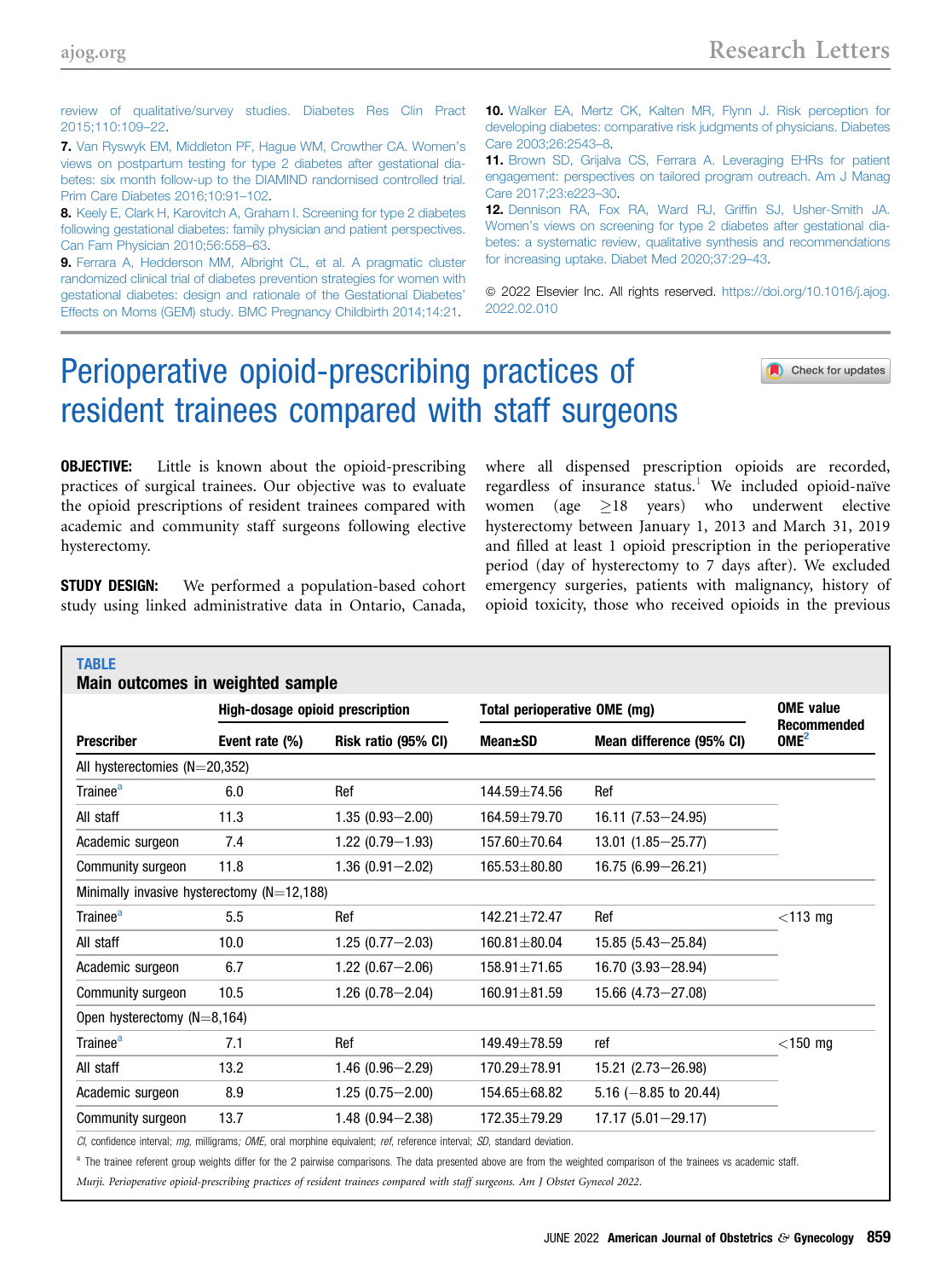<span id="page-1-0"></span>year, and those who underwent additional surgery in the 30 days preceding hysterectomy. The exposure was the opioid prescriber (trainee vs academic or community surgeon) for the opioid prescription filled on or closest to the date of surgery. The primary outcome was high-dosage opioid prescription, defined as >225 mg total oral morphine equivalents (OME), equivalent to >30 5 mg oxycodone tablets, well above the recommended total dosage following hysterectomy.<sup>2</sup> We conducted 3 pairwise comparisons, in which the trainees were compared with all the staff and each of the 2 staff groups. To account for confounding, we used inverse probability of treatment weighting where we generated a propensity score using multiple logistic regression for being in a given prescriber group regressed on the baseline covariates.<sup>3</sup> Observations were weighted according to the inverse of the calculated probability of being in the given prescriber group. In the weighted sample, we reported the risk ratios and mean differences (MDs). We estimated the 95% confidence intervals (CIs) using nonparametric percentiles from 2000 bootstrapped samples using sampling that accounted for clustering within prescribers.<sup>4</sup> Use of the study data was authorized by Ontario's Personal Health Information Protection Act and did not require Research Ethics Board review.

**RESULTS:** We included 20,352 patients who filled a perioperative opioid prescription (4362 [21.4%] written by trainees, 1727 [8.5%] by academic surgeons, and 14,263 [70.1%] by community surgeons). After weighting, the baseline covariates were balanced between the prescriber groups (Supplemental Table). High-dosage opioid prescriptions were filled by 2091 (10.3%) patients. There was no difference in the risk of receiving a high-dosage opioid prescription written by a staff surgeon vs that of receiving a prescription by a trainee [risk ratio (RR) 1.35; 95% CI, 0.93-2.00); there was also no difference between academic surgeon vs trainee (RR 1.22; 95% CI,  $0.79-1.93$ ) nor between community surgeon vs trainee (RR 1.36; 95% CI, 0.91 $-2.02$ ). The findings were consistent in the subgroup analyses for minimally invasive and open hysterectomy [\(Table](#page-0-0)). Staff surgeons, from both the academic and community sites, prescribed more opioid quantities (mean difference in OMEs) than the trainees: MD 16.11 mg; 95% CI, 7.53-24.95.

**CONCLUSION:** Trainees wrote  $>20\%$  of the hysterectomyassociated opioid prescriptions. The high-dosage opioid prescriptions were similar between the trainees and staff. Although trainees prescribed statistically lower opioid dosages, the clinical significance of the approximately 2 fewer 5 mg oxycodone pills per patient is uncertain. A limitation of evaluating the trainee prescribing practices is the unknown influence of supervising attendings on trainee prescriptions. Nonetheless, prudent perioperative opioid prescribing is a shared responsibility of staff and trainees alike and should be integrated into medical education.

Ally Murji, MD, MPH Department of Obstetrics and Gynaecology Mount Sinai Hospital University of Toronto Toronto, Ontario, Canada [ally.murji@sinaihealth.ca](mailto:ally.murji@sinaihealth.ca)

Lucie Richard, MA Eric McArthur, MSc Peter C. Austin, PhD ICES Ontario, Canada Lorraine Lipscombe, MD, MSc Department of Medicine Women's College Hospital Toronto, Ontario Canada Tara Gomes, PhD Unity Health Toronto, Ontario Canada The authors report no conflict of interest.

This study was supported by ICES, which is funded by an annual grant from the Ontario Ministry of Health (MOH) and the Ministry of Long-Term Care (MLTC). This study also received funding from: Department of Obstetrics and Gynaecology at Mount Sinai Hospital and University of Toronto. Parts of this material are based on data and information compiled and provided by Ontario Ministry of Health (MOH). The analyses, conclusions, opinions and statements expressed herein are solely those of the authors and do not reflect those of the funding or data sources; no endorsement is intended or should be inferred. Parts of this material are based on data and information provided by Ontario Health (OH). The opinions, results, view, and conclusions reported in this paper are those of the authors and do not necessarily reflect those of OH. No endorsement by OH is intended or should be inferred. We thank IQVIA Solutions Canada Inc. for use of their Drug Information File. Dr. Austin is supported by a Mid-Career Investigator Award from the Heart and Stroke Foundation. Dr. Gomes is supported by a Tier 2 Canada Research Chair. The funders did not have any role in the design and conduct of the study; collection, management, analysis, and interpretation of the data; preparation, review, or approval of the manuscript; and decision to submit the manuscript for publication.

This work was presented at the Canadian Society of Advancement of Gynecologic Excellence, held virtually, September 24-25, 2021.

#### REFERENCES

1. [Chan WV, Le B, Lam M, et al. Opioid prescribing practices for women](http://refhub.elsevier.com/S0002-9378(22)00106-5/sref1) [undergoing elective gynecologic surgery. J Minim Invasive Gynecol](http://refhub.elsevier.com/S0002-9378(22)00106-5/sref1) [2021;28:1325](http://refhub.elsevier.com/S0002-9378(22)00106-5/sref1)–33.e3.

2. Opioid Prescribing Engagement Network (OPEN). Prescribing recommendations. Available at: [https://michigan-open.org/prescribing](https://michigan-open.org/prescribing-recommendations/)[recommendations/.](https://michigan-open.org/prescribing-recommendations/) Accessed November 6, 2021.

- 3. [Austin PC, Stuart EA. Moving towards best practice when using in](http://refhub.elsevier.com/S0002-9378(22)00106-5/sref3)[verse probability of treatment weighting \(IPTW\) using the propensity](http://refhub.elsevier.com/S0002-9378(22)00106-5/sref3) [score to estimate causal treatment effects in observational studies. Stat](http://refhub.elsevier.com/S0002-9378(22)00106-5/sref3) [Med 2015;34:3661](http://refhub.elsevier.com/S0002-9378(22)00106-5/sref3)–79.
- 4. [Austin PC, Leckie G. Bootstrapped inference for variance parameters,](http://refhub.elsevier.com/S0002-9378(22)00106-5/sref4) [measures of heterogeneity and random effects in multilevel logistic](http://refhub.elsevier.com/S0002-9378(22)00106-5/sref4) [regression models. J Stat Comput Simul 2020;90:3175](http://refhub.elsevier.com/S0002-9378(22)00106-5/sref4)–99.

© 2022 Elsevier Inc. All rights reserved. [https://doi.org/10.1016/j.ajog.](https://doi.org/10.1016/j.ajog.2022.02.011) [2022.02.011](https://doi.org/10.1016/j.ajog.2022.02.011)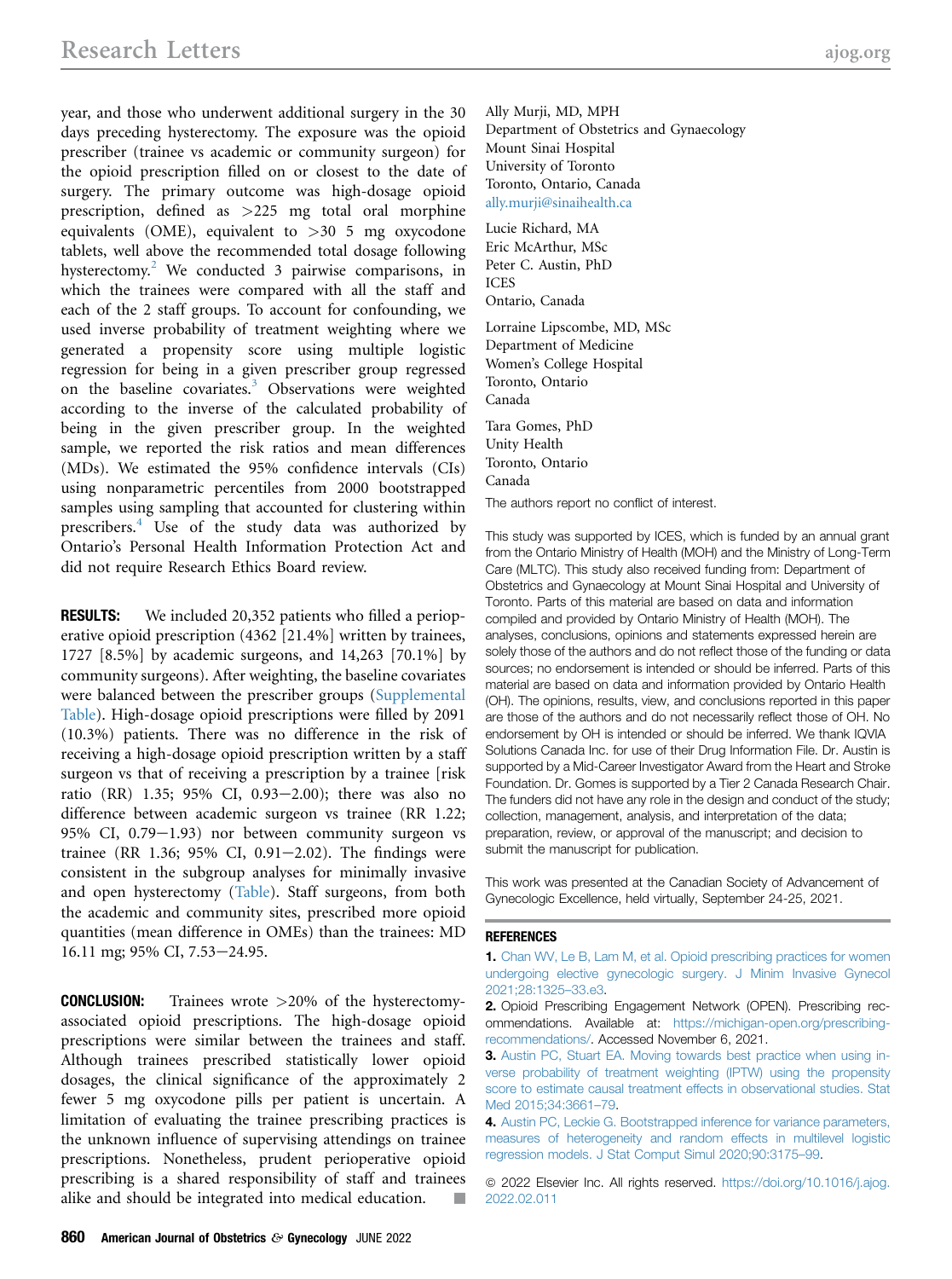# SUPPLEMENTAL TABLE

## Baseline characteristics of patients after inverse probability of treatment weighting

|                                     | Trainee vs all staff surgeons  |                             |         | Trainee vs academic surgeon    |                                            |         | Trainee vs community surgeon  |                                               |         |
|-------------------------------------|--------------------------------|-----------------------------|---------|--------------------------------|--------------------------------------------|---------|-------------------------------|-----------------------------------------------|---------|
| <b>Characteristics</b>              | <b>Trainee</b><br>$(N = 4362)$ | All staff<br>$(N = 15,990)$ | St Diff | <b>Trainee</b><br>$(N = 4362)$ | <b>Academic</b><br>surgeon<br>$(N = 1727)$ | St Diff | <b>Trainee</b><br>$(N=4,362)$ | <b>Community</b><br>surgeon<br>$(N = 14,263)$ | St diff |
| Age (y), mean $\pm$ SD              | 47.97±10.55                    | 48.04±10.34                 | 0.01    | 49.39±10.87                    | 49.46±11.80                                | 0.01    | 47.61±10.87                   | 47.87±11.80                                   | 0.03    |
| Charlson index (%)                  |                                |                             |         |                                |                                            |         |                               |                                               |         |
| 0                                   | 6.2%                           | 5.8%                        | 0.02    | 6.6%                           | 6.7%                                       | 0.00    | 5.9%                          | 5.7%                                          | 0.01    |
| 1                                   | 0.5%                           | 0.6%                        | 0.00    | 0.8%                           | 0.7%                                       | 0.01    | 0.5%                          | 0.5%                                          | 0.01    |
| $\overline{c}$                      | 0.2%                           | 0.1%                        | 0.02    | 0.2%                           | 0.3%                                       | 0.01    | 0.2%                          | 0.1%                                          | 0.01    |
| $\geq$ 3                            | 0.1%                           | 0.1%                        | 0.01    | 0.1%                           | 0.1%                                       | 0.00    | 0.0%                          | 0.1%                                          | 0.02    |
| No hospitalizations                 | 93.0%                          | 93.4%                       | 0.02    | 92.3%                          | 92.3%                                      | 0.00    | 93.5%                         | 93.6%                                         | 0.01    |
| Comorbidities (%)                   |                                |                             |         |                                |                                            |         |                               |                                               |         |
| Any mental health diagnosis         | 29.6%                          | 30.7%                       | 0.02    | 32.7%                          | 33.0%                                      | 0.01    | 28.9%                         | 30.3%                                         | 0.03    |
| Substance use disorder              | 1.1%                           | 1.0%                        | 0.01    | 1.3%                           | 1.2%                                       | 0.00    | 1.0%                          | 1.0%                                          | 0.00    |
| Psychotic disorder                  | 1.8%                           | 1.9%                        | 0.00    | 2.1%                           | 2.3%                                       | 0.01    | 1.9%                          | 1.9%                                          | 0.00    |
| Mood disorder                       | 6.3%                           | 6.6%                        | 0.01    | 7.3%                           | 7.6%                                       | 0.01    | 6.0%                          | 6.4%                                          | 0.02    |
| Anxiety disorder                    | 24.4%                          | 24.9%                       | 0.01    | 26.3%                          | 26.3%                                      | 0.00    | 23.9%                         | 24.6%                                         | 0.02    |
| Income quintile (%)                 |                                |                             |         |                                |                                            |         |                               |                                               |         |
| 1st                                 | 17.5%                          | 16.4%                       | 0.03    | 15.9%                          | 15.7%                                      | 0.00    | 17.9%                         | 16.4%                                         | 0.04    |
| 2nd                                 | 20.2%                          | 19.8%                       | 0.01    | 19.5%                          | 19.6%                                      | 0.00    | 20.3%                         | 19.9%                                         | 0.01    |
| 3rd                                 | 19.0%                          | 20.9%                       | 0.05    | 20.6%                          | 20.6%                                      | 0.00    | 18.7%                         | 21.0%                                         | 0.06    |
| 4th                                 | 22.2%                          | 22.1%                       | 0.00    | 21.7%                          | 22.0%                                      | 0.01    | 22.3%                         | 22.1%                                         | 0.00    |
| 5th                                 | 21.0%                          | 20.8%                       | 0.00    | 22.3%                          | 22.0%                                      | 0.01    | 20.8%                         | 20.5%                                         | 0.01    |
| Rural residence (%)                 | 13.9%                          | 13.3%                       | 0.02    | 9.3%                           | 9.2%                                       | 0.00    | 14.6%                         | 13.5%                                         | 0.03    |
| Minimally invasive hysterectomy (%) | 65.3%                          | 60.2%                       | 0.11    | 67.2%                          | 69.2%                                      | 0.04    | 64.4%                         | 59.6%                                         | 0.10    |
| Surgery duration quintile (%)       |                                |                             |         |                                |                                            |         |                               |                                               |         |
| 1st                                 | 20.1%                          | 19.6%                       | 0.01    | 8.3%                           | 8.1%                                       | 0.01    | 21.9%                         | 20.5%                                         | 0.04    |
| 2nd                                 | 20.5%                          | 20.4%                       | 0.00    | 11.7%                          | 11.4%                                      | 0.01    | 21.1%                         | 20.7%                                         | 0.01    |
|                                     |                                |                             |         |                                |                                            |         |                               |                                               |         |

Murji. Perioperative opioid-prescribing practices of resident trainees compared with staff surgeons. Am J Obstet Gynecol 2022.